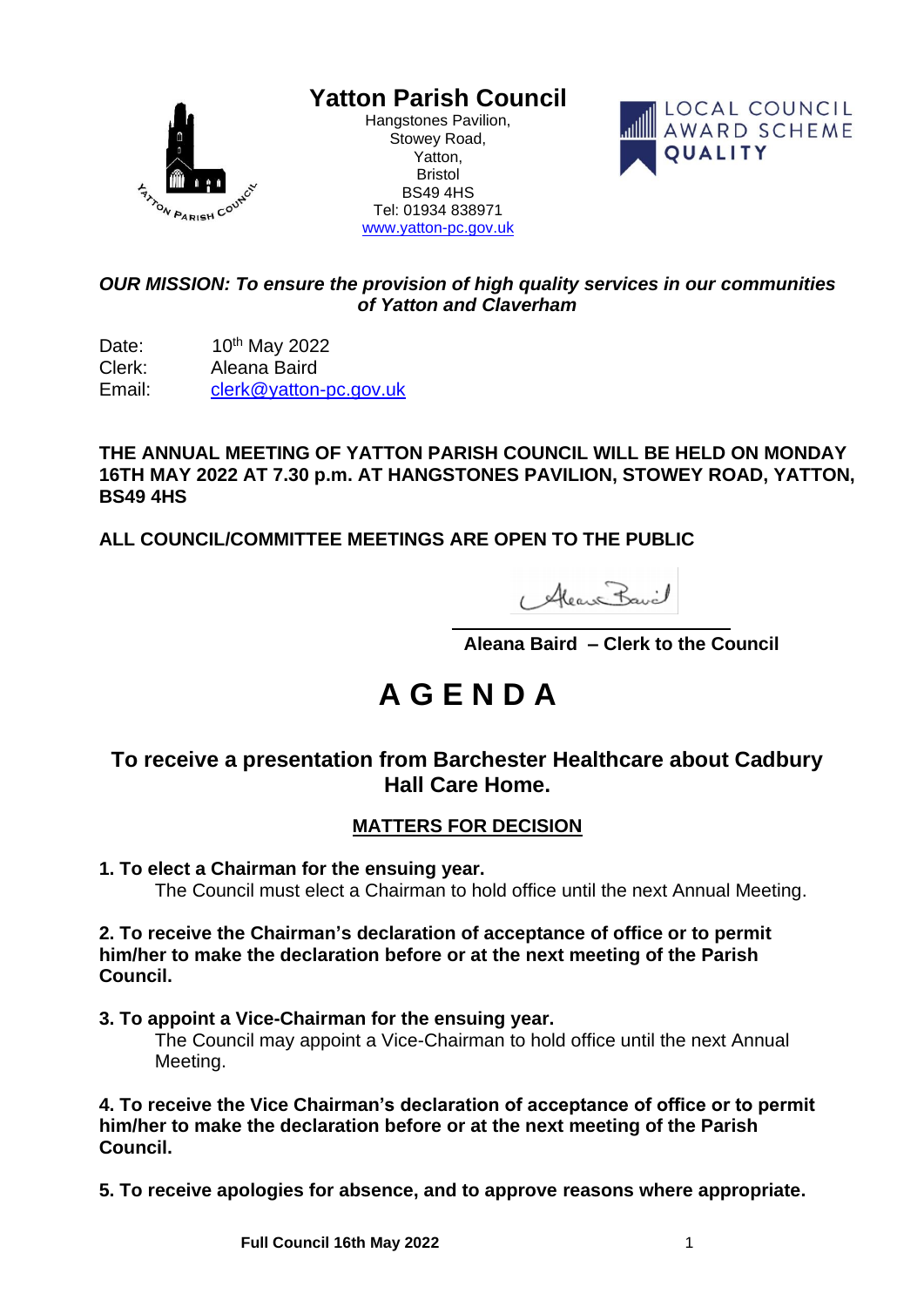**6. To receive declarations of interests by Parish Councillors and to consider any written applications for dispensations.**

#### **PUBLIC PARTICIPATION**

#### **7. To receive and hear any person who wishes to address the Council.**

The Chairman will select the order of the matters to be heard. Each speaker will be limited to a period of three minutes (to a maximum of 15 minutes total public participation at the Chairman's discretion).

North Somerset Council - Ward Councillors' Reports. Parish Liaison Officer Report. Police Report.

### **MATTERS FOR DECISION**

#### **8. To confirm the minutes of the meeting held on 7th March 2022.**

#### **9. If the Council wishes to exclude the public for a particular agenda item, the following resolution must be passed:**

'That the public be excluded from the meeting during consideration of agenda item(s) … on the ground that publicity would be prejudicial to the public interest [by reason of the confidential nature of the business] or [for other special reason which must be stated].'

#### **10. Finance**

i) To authorise payments, including to note receipts and petty cash payments for May 2022.

- ii) To agree section 1 of the accounts for the Parish Council 2021-22 and sign Section 1 of the Annual Return 2021-22.
- iii) To agree section 2 of the accounts for Parish Council 2021-22 and sign Section 2 of the Annual Return 2021-22.

#### **11. To appoint committees.**

Amenities & Properties Committee. Finance, Personnel & Administration Committee. Planning Committee. Cadbury Hill Joint Management Committee. (3 members)

#### **12. To appoint working parties**

**Full Council 16th May 2022** 2 Working parties/groups. New Cemetery Working Party. Wakedean Gardens Working Group. Public Transport Working Group. Road Safety Working Group. Play Area Working Group. Hangstones Pavilion Alterations Working Group. New Allotments Working Group. New School Working Group. Technical Support Working Group.